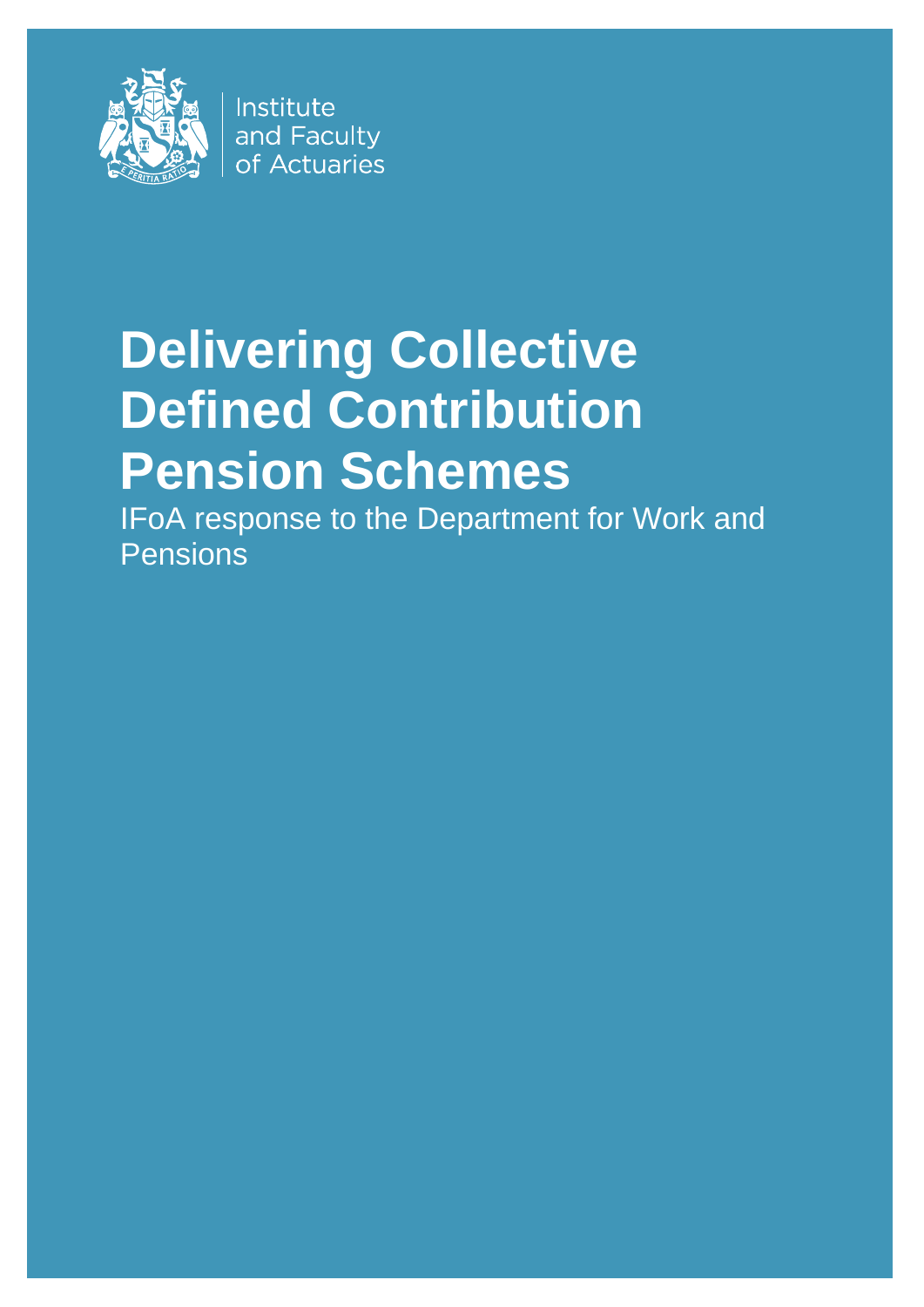#### **About the Institute and Faculty of Actuaries**

The Institute and Faculty of Actuaries (IFoA) is a royal chartered, not-for-profit, professional body. We represent and regulate over 32,000 actuaries worldwide, and oversee their education at all stages of qualification and development throughout their careers.

We strive to act in the public interest by speaking out on issues where actuaries have the expertise to provide analysis and insight on public policy issues. To fulfil the requirements of our Charter, the IFoA maintains a Public Affairs function, which represents the views of the profession to Government, policymakers, regulators and other stakeholders, in order to shape public policy.

Actuarial science is founded on mathematical and statistical techniques used in insurance, pension fund management and investment. Actuaries provide commercial, financial and prudential advice on the management of assets and liabilities, particularly over the long term, and this long term view is reflected in our approach to analysing policy developments. A rigorous examination system, programme of continuous professional development and a professional code of conduct supports high standards and reflects the significant role of the profession in society.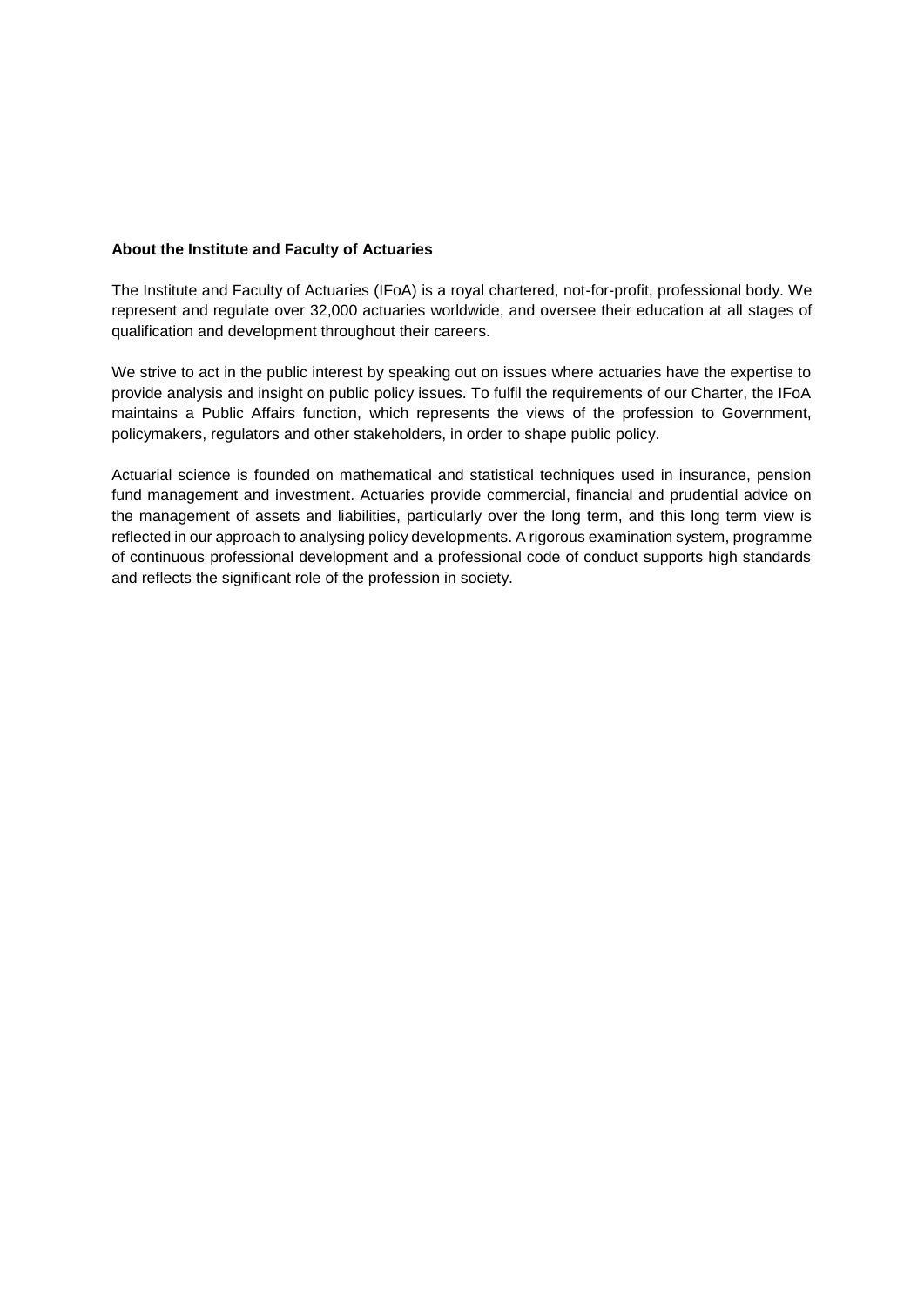

CDC Team Private Pensions and Arm's Length Bodies Department for Work & Pensions 1st Floor Caxton House 6-12 Tothill Street London SW1H 9NA 16 January 2019

Dear Sir/Madam,

## **IFoA response to DWP consultation: Delivering Collective Defined Contribution Pension Schemes**

#### **Executive summary**

The Institute and Faculty of Actuaries (IFoA) welcomes the DWP's consultation on Collective Defined Contribution (CDC) schemes. A summary of the main points we make in our response is as follows:

- The enablement of CDC would be a positive development for the provision of UK pensions, which would be in the public interest.
- DWP's new primary legislation should be drafted so as to allow further secondary legislation to facilitate other types of CDC schemes beyond the scope of the initial legislation, should that be deemed desirable in future, for example master trusts.
- Even though the proposed legislation has some restrictions, it would appear to allow several different designs, in particular it does not definitively require contribution rates or accumulation rates to be flat for all members. We see this flexibility as a helpful start to the introduction of CDC.
- Without diminishing the role of other parties, the role of actuaries will be critical to ensure CDC is fair and sustainable both in the design of each scheme and then in the increases awarded.
- In addition the Pensions Regulator will have an important role in authorising new CDC schemes and providing ongoing supervision; the Pensions Regulator will need sufficient resources to apply appropriate scrutiny.
- Appropriate member communications are critical to ensure members understand the nature of the vehicle in which they are investing. In particular, it is essential that members understand that there may be times when their pension increases must reduce or their pensions must be cut.

Because actuarial aspects are so fundamental to CDC scheme design, the IFoA would like to meet with DWP at an appropriate stage to comment on the draft legislation and help ensure that it does not have any unintended actuarial consequences. In addition, we would like to discuss the governance process for the setting of annual valuation assumptions (for determining the increases), and the guidance that will be needed for actuaries acting in the new CDC actuary statutory role.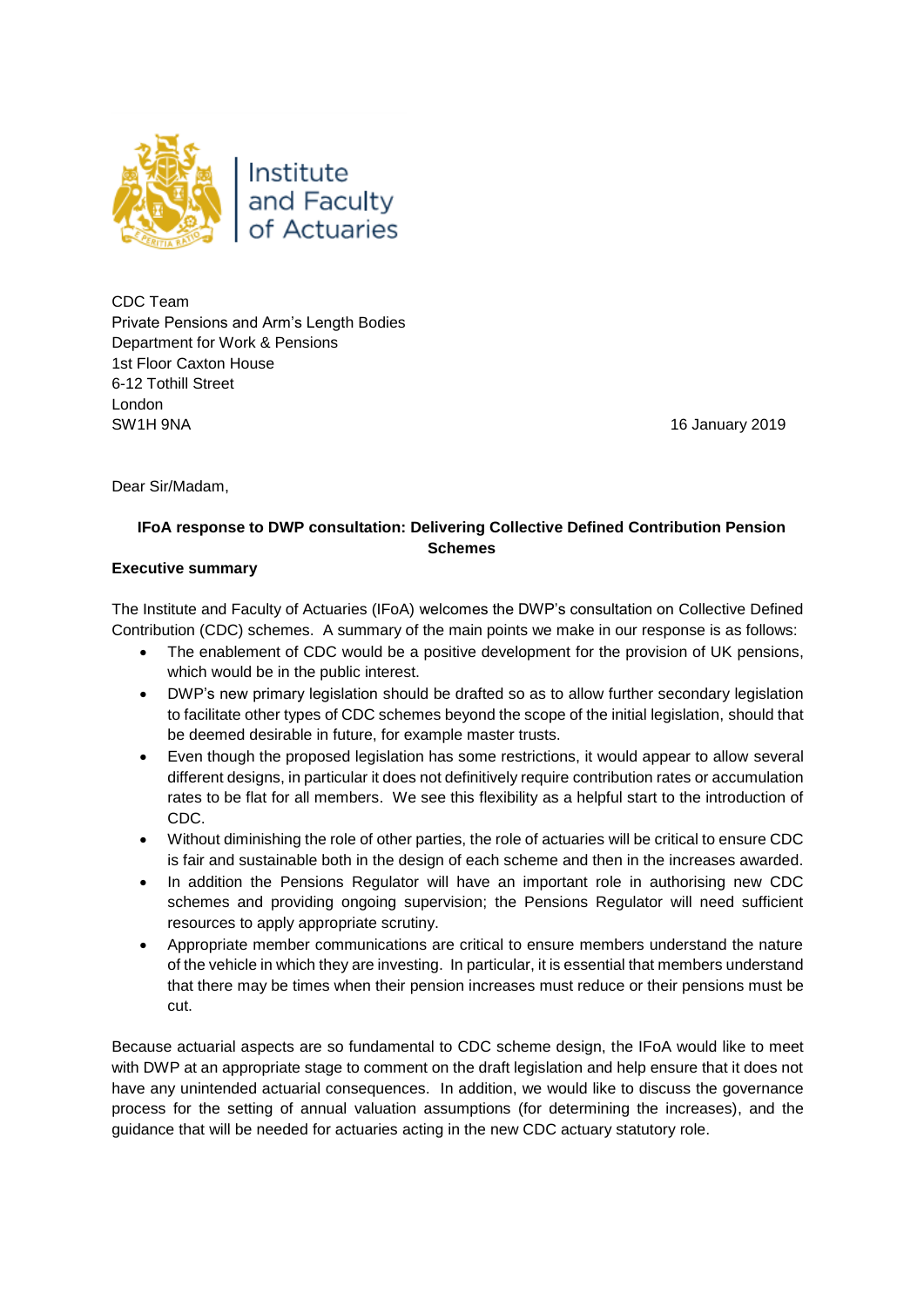#### **General comments**

UK pension provision currently involves a stark choice between Defined Benefit (DB) and individual Defined Contribution (DC) designs, and the enablement of CDC would represent a third option which could better suit many workers compared with standard DC provision if their employers are not willing to bear all the risks associated with DB. Government support and a robust enablement of CDC would therefore be in the UK public interest.

The IFoA is the UK's professional body for actuaries, who are uniquely placed to assist in the design of and assessment of retirement solutions.

CDC comes with advantages to employers, employees and the self-employed; fixed costs for employers, while enabling the pooling of investment and longevity risk between members to help provide retirement incomes with less uncertainty than individual DC outcomes and without the costs of purchasing an annuity under the insurance regime. There is the potential for millions of workers to benefit from greater retirement security via CDC vehicles, provided there is an acceptance that the level of pension is not guaranteed and may change or reduce where there are insufficient funds overall.

A CDC scheme is unlike a DB scheme where typically there is recourse to a plan sponsor for additional funds, or a DC scheme where the individual member bears all the risks and has many choices including where to invest. For a CDC scheme, decisions are taken which impact the members collectively. It is the trustees who run the scheme on behalf of the members and therefore there must be sufficient member representation on the trustee board, and consultation with members about significant decisions that affect them.

We believe that any new potential pensions vehicle should be approached with an open mind. We consider that the fundamental approach proposed by the DWP is a good, workable option, which applies lessons from the UK DB and insured with-profits arrangement experience of the past and also CDC experience outside of the UK.

Nevertheless the details of the design of each scheme will be critical; each new CDC scheme must be carefully designed, with significant actuarial (and legal) input and then examined for approval by the Pensions Regulator to ensure the design is financially sustainable and demonstrably fair to members, which is essential to help build levels of trust.

We note that the DWP is keen to bring forward legislation as soon as is practical, and for this reason is proposing initial legislation which would facilitate a 'first tranche' of UK CDC schemes with a particular design to be set up as trusts by individual employers.

Many designs of CDC are possible, some being better suited to different kinds of workforces, and we would ask that once the DWP has enabled this first tranche, it is open to adapting the new legislative framework to allow other feasible CDC designs, which could include for example and not limited to:

- Other designs of CDC schemes which have different mechanisms to adjust benefits for the level of funding.
- CDC Mastertrusts which would provide much greater access to CDC for workers, including those employed by smaller employers which do not have the resources to set up their own trust, and the self-employed. This could include industry-wide CDC schemes, which could be particularly suited to those industries where employees tend to frequently change employer.
- CDC decumulation vehicles which could provide alternative pension options for members with individual DC pots at retirement.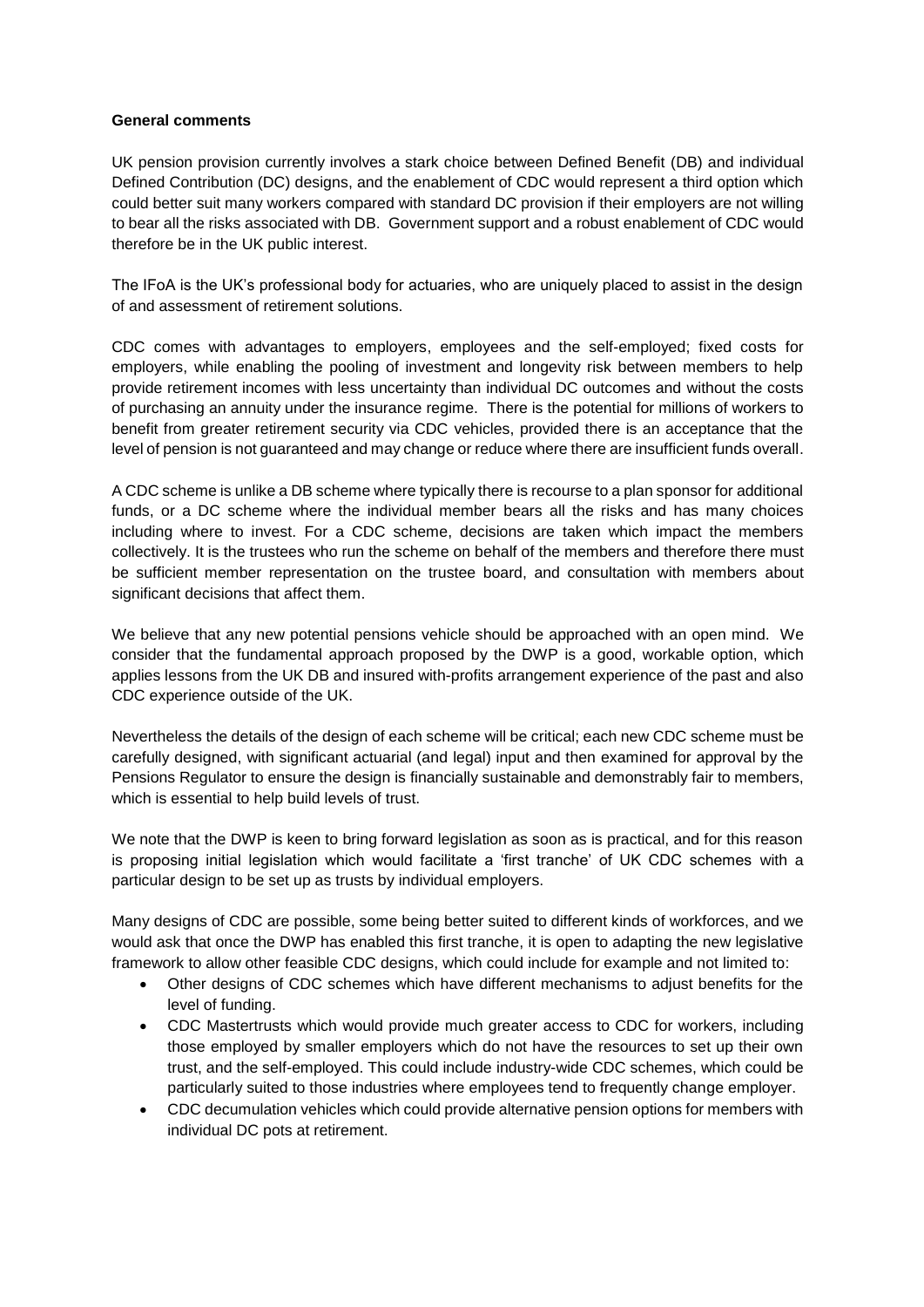These additional designs would make CDC available to many more workers than the current proposal, which would be feasible only for employers with the resources (and appetite) to set up their own scheme. For this reason we have set up a new CDC working party of our members and other pensions professionals to look at wider application of CDC, and investigate and report on these other options in 2019.

To help the DWP design the initial CDC legislative regime so that it might be adapted in due course to allow other kinds of CDC schemes such as the above, we have included reference in our answers below to the above alternative CDC designs where relevant.

#### **Response to consultation questions**

**1. Are there other ways in which the introduction of CDC Schemes would give rise to different impacts on individuals in relation to one of the protected characteristics? (i.e. age, disability, gender and gender reassignment, ethnicity, marriage or civil partnership, pregnancy and maternity, religion or belief, sexual orientation)**

In our view CDC schemes are no different from most other collective schemes (such as DB schemes) with regard to equality. CDC design can have one of two basic forms:

- The same rate of benefit accumulation for all members, such as Royal Mail's scheme providing  $1/80<sup>th</sup>$  of each year's pay and with the cross-subsidy features described in the consultation document.
- For each member, each contribution is converted to a CDC pension credit at an accumulation rate appropriate to the member's circumstances (for example, age) and market conditions.

The second form of CDC raises a question for the DWP: can the terms for converting contributions to CDC pension take account of the member's gender?

In the second form of CDC, there's a case for taking account of broad underwriting factors (at a basic level: occupation, salary, location), namely to reduce foreseeable cross subsidy between those expected to be shorter lived and longer lived. A CDC decumulation scheme (as mentioned in our introduction above) focusing on receiving transfer values at retirement to pay a CDC pension from transferred-in funds would very probably need to underwrite individual applicants, for fairness and because such a scheme's terms would naturally be compared with those in the annuity market where underwriting is the norm.

Overall it is important that the new primary legislation is not drawn up too narrowly so as to preclude a future expansion into other types of CDC arrangements.

## **2. Do you agree that CDC benefits should be classified in legislation as a type of money purchase benefit?**

We expect that employers will choose CDC pension provision only if it is clear that their contribution rates are fixed, and they are not guaranteeing a certain level of pension benefits. We are not lawyers. However, we would expect that classifying CDC in legislation as a money purchase benefit would help to achieve that, albeit not all aspects of legislation applying to money purchase schemes will apply in their current form to CDC schemes.

In addition, we expect employers would wish to reflect CDC schemes in their accounts on a defined contribution basis reflecting the nature of the scheme. Classifying CDC schemes as money purchase in legislation would assist with this.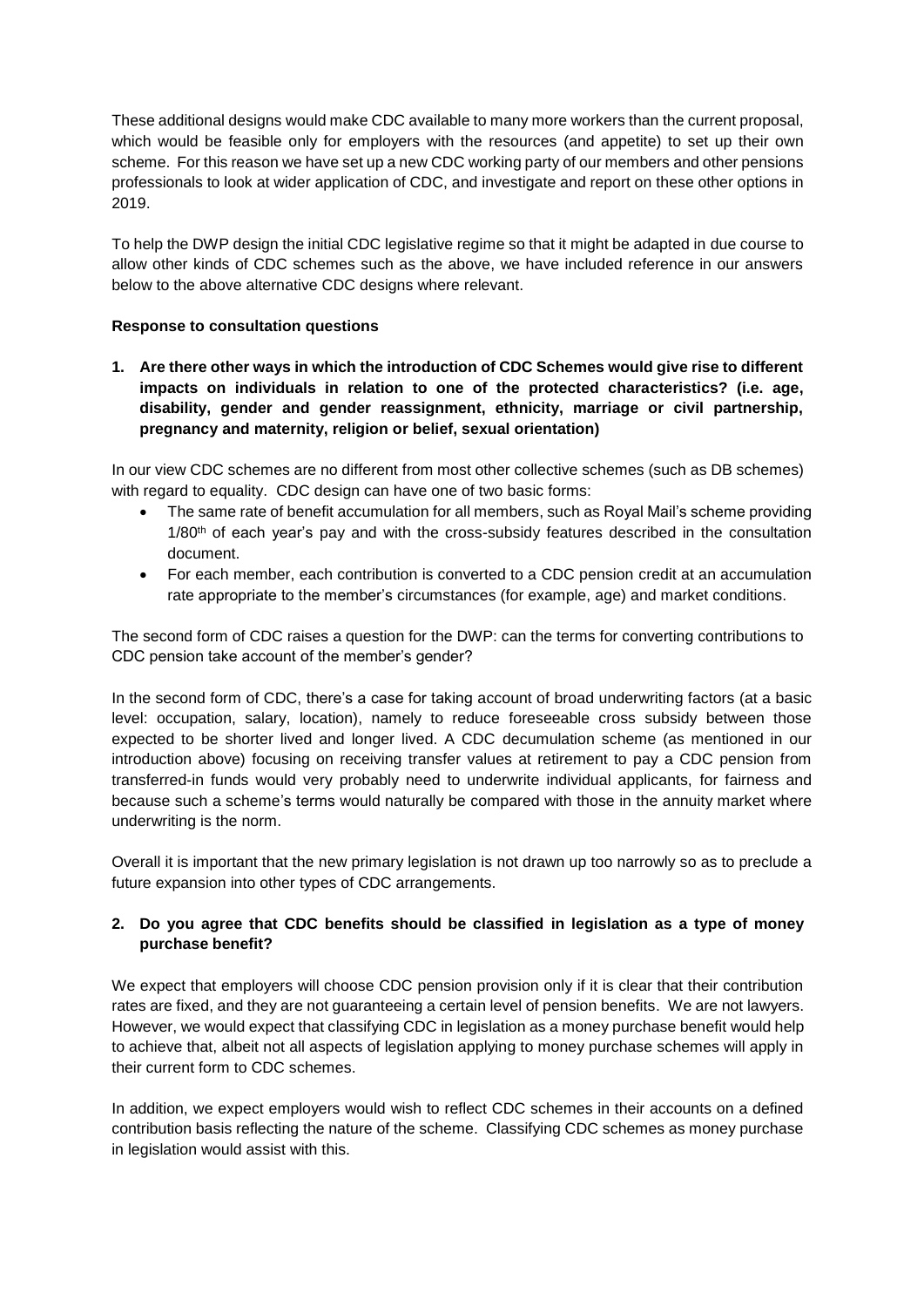In both the above cases, we note that it is the defined contribution aspect that makes CDC lean towards a "money purchase" definition. We note however that CDC schemes will not be "money purchase" in a common understanding of the words, and suggest that member communications do not use the term "money purchase".

## **3. Are there any other areas where the current money purchase requirements do not fit, are inappropriate or could cause unintended consequences? (i.e. in addition to automatic enrolment, revaluation of deferred benefits, subsisting rights and transfers of benefits between schemes).**

This is a legal matter. However, we comment that it will need to be clear that CDC assets can be pooled to provide collective benefits rather than being held in individual accounts.

As noted in the consultation document, money purchase legislation will also need adapting to require CDC schemes to have an actuary. We note that a CDC "scheme actuary" would be performing quite a different role from that of a DB scheme actuary, and for clarity we recommend that a different term could be applicable, for example "CDC actuary".

The actuary's role is critical to ensure the design of each CDC scheme is fair and sustainable, and it will be for the CDC actuary to advise on the level of benefit increases (or cuts) to be applied periodically. The IFoA would welcome working with the DWP to formulate guidance and regulation for the new CDC actuary statutory role.

## **4. Do you agree that the initial CDC schemes should be required to meet the conditions described above?**

The conditions described in 3.2 are:

- Occupational trust based pension scheme
- Main place of administration in the UK
- Registered with HMRC for tax purposes
- Authorised by The Pensions Regulator at the point of opening the scheme
- CDC assets segregated from any non-money purchase assets
- Single or associated private sector employer sponsors
- Annual actuarial valuations to determine benefit adjustments
- Not "accrual only" schemes without a decumulation vehicle
- Sufficient scale to pool longevity risk
- Regulations to include sufficient flexibility to allow later adaptation for multiple unconnected employers or commercial provision

Some of the conditions will require a legal view, but we do not fundamentally disagree with them. However, two points that we would make are:

- As they are not DB, CDC schemes should be capable of operating without an employer sponsor. For example, if the employer became insolvent, the CDC scheme should be capable of running on for many years paying CDC pensions. Also, if CDC schemes are available as decumulation vehicles then this will give individual workers another option at retirement, as an alternative to buying an annuity, taking cash or drawing down an income. Some workers might choose to take a CDC option because of the higher expected income than an annuity (although that income will not be guaranteed), or because a CDC pension will be payable for life unlike drawdown (albeit without the flexibility of a drawdown account). Such a vehicle would not need an employer sponsor.
- It is noted that CDC assets and liabilities need to be segregated from any non-money purchase assets and liabilities but they will also need to be segregated from other "normal" money purchase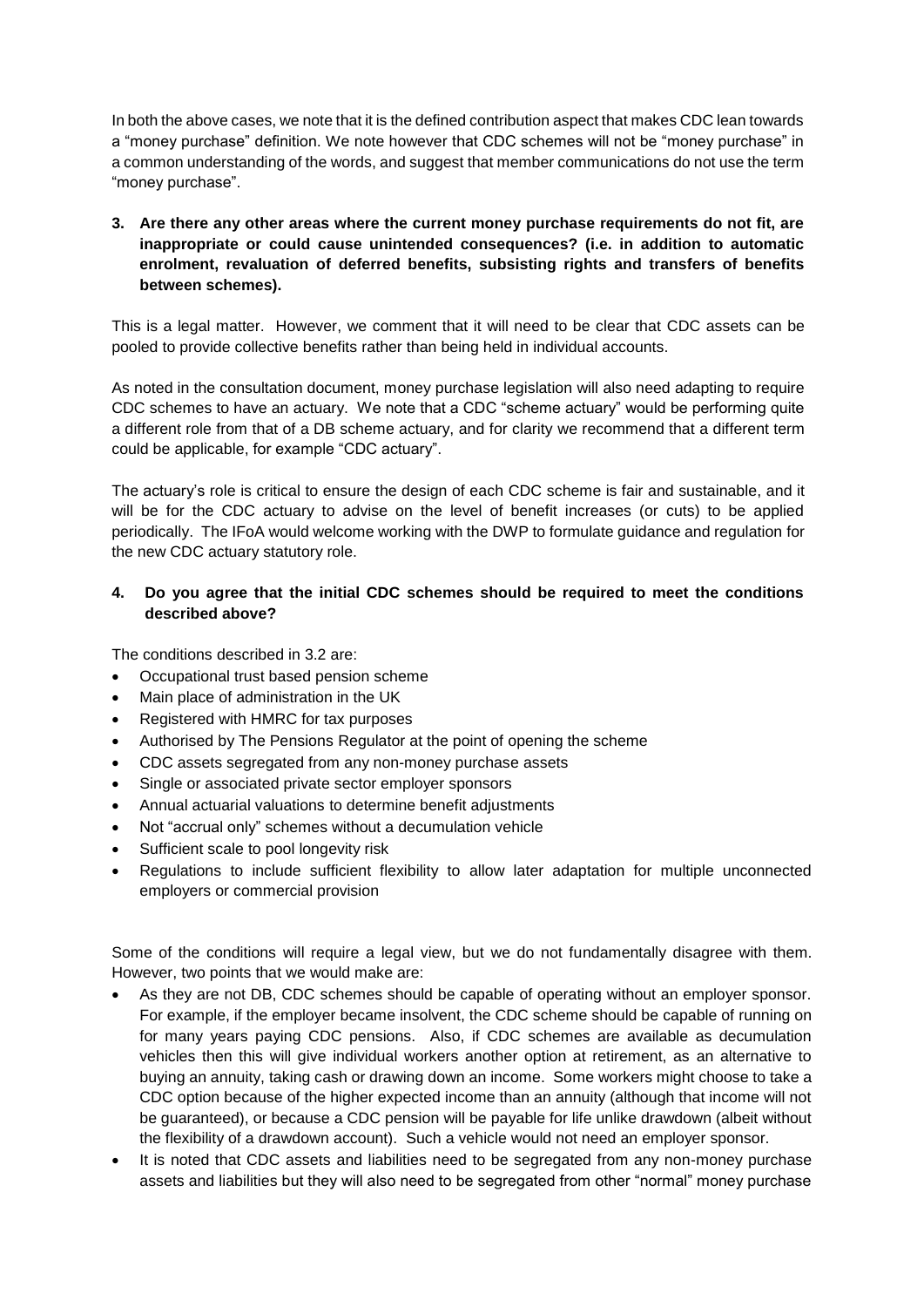assets and liabilities.

## **5. Is there a minimum membership size for CDC scheme below which a scheme could not be viewed as having sufficient scale to effectively pool longevity risk to the benefit of the membership?**

All else being equal, a larger scheme is better for pooling longevity risk. For a CDC scheme for a smaller membership there is scope for a small number of highly paid members to become an excessive proportion of the scheme and, if they live longer, at the disproportionate expense of other members.

The annual and lifetime allowances could help manage this concentration of longevity risk to some extent, however if further mitigation is required one approach when designing the scheme is to introduce a salary cap for the CDC accumulations (another form of benefit could be offered on excess salary).

However, where scale is important is in meeting the operational costs of running the scheme in a way that meets the charge cap and is intergenerationally fair. For employers with smaller workforces, it might not be cost effective to set up their own CDC trust; a master trust option, if made available, might be preferred. Any smaller CDC schemes which do arise might have a need to meet operational expenses partly from funding outside of the scheme (for example a reserve set up by the employer), and the actuaries designing the scheme would need to consider this (and the Pensions Regulator might be expected to take this into account in deciding whether such a scheme could be authorised).

Given this, we recommend that there is no need to specify in the legislation a minimum CDC scheme size.

#### **6. Do you agree with the proposed approach to TKU for CDC schemes?**

See 7 and 8 below.

#### **7. Are there any additional TKU requirements that should be placed on the trustees in CDC schemes?**

We note that some existing UK DB schemes have conditional increases, in our view similar TKU requirements to those for DB trustees would be appropriate for CDC trustees.

However, two areas where we suggest the Pensions Regulator should be encouraged to provide additional TKU module(s) or guidance for CDC trustees are:

- what current best practice looks like for the governance of CDC schemes, and
- how trustees can best communicate how CDC schemes work to their scheme members.

We would expect the Pensions Regulator might refine its expectations as experience of CDC schemes develops. In addition, if other forms of CDC schemes are enabled over time, the TKU requirements for those will need to be considered.

#### **8. Are there any TKU requirements that should be relaxed for the trustees of CDC schemes?**

Trusteeship of a CDC scheme as described in the consultation document would in some ways be less onerous than trusteeship of a DB scheme because contributions are fixed, there is no reliance on covenant, and the pension increase mechanism is prescribed. It might be appropriate to relax the existing TKU requirements in some of these regards.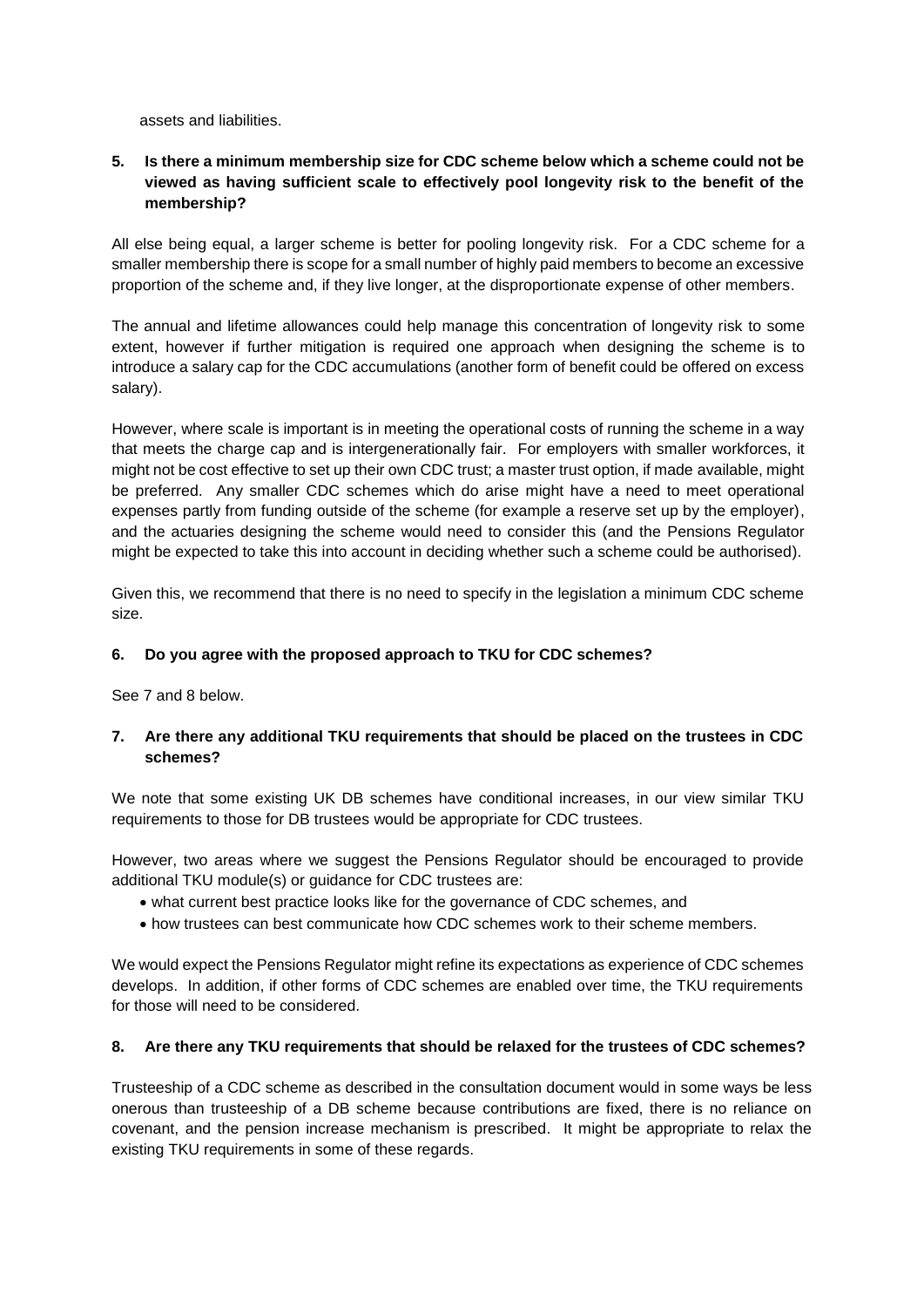## **9. Which of the two AE tests would be more appropriate for CDC schemes, and how might either test best be modified to better fit CDC schemes?**

CDC design can have one of two forms, and the answer depends on the form provided:

- A flat benefit accumulation rate for all, such as Royal Mail's scheme providing 1/80th of each year's pay, consistent with the DWP's proposals. In this case the current DB "cost of accruals" test for AE is well suited to the scheme noting that, as for DB schemes, the contribution rate is flat across members but the actuarial value of accrual for each individual member is different. When the CDC scheme is designed and the Pensions Regulator authorises it, this could include consideration of whether the accumulation rate is unreasonably small for auto-enrolment purposes.
- The contribution for each member is specified, and each contribution is converted to a CDC pension credit on terms appropriate to the member (such as age) and market conditions. In this case, the actuarial value of the CDC accrual for each member is equal to the contributions paid for them, and so the same minimum AE contributions as are used for individual DC can be used for CDC.

## **10. What issues might arise from having no in-built capital buffers in the scheme design?**

Capital buffers are used in some other CDC regimes outside of the UK, where DB benefits were converted to CDC, to reduce the risk of having to reduce pensions. In summary, such capital buffers typically work by allocating a portion of the assets as a 'prudence margin' which is held in excess of the central estimate of the cost of paying the benefits; the capital buffer is therefore not taken into account when assessing the level of increases funded by the assets, but can be taken into account when assessing whether a benefit cut is required. The capital buffer is therefore a reserve that is used to avoid a pension cut (unless the reserve runs out).

Under Royal Mail's published intended design, there is a different approach to reducing the risk of pension cuts. Pensions would usually be stable while the funding includes 'headroom' for future pension increases – because it is the long-term rate of pension increases which is varied with experience. The "headroom" might typically be projected to be half of the assets – in other words, the CDC pensions without any further increases might be about 200% funded. It is only if the funding is well behind track and this headroom is lost, that benefit levels might be subject to cuts to ensure the benefits remain at least 100% funded by the assets. All else being equal, absence of a capital buffer (on top of increase headroom funding) does increase the risk of pension cuts, and it is crucially important that members understand that their pensions could be cut and that future increases are in no way guaranteed, in order to manage their expectations. We comment more on communications in 11 below.

Based on the above 'increase headroom' approach, we agree that CDC schemes do not need to have in-built capital buffers, noting that the design and the Pensions Regulator's authorisation process will include consideration of whether the planned amount of headroom gives sufficiently low risk of instability through pensions cuts. CDC schemes can instead be required to remain 100% funded for the level of increases it is awarding (ie with whatever increase headroom is held at that time), without setting aside some of the assets to act as an additional capital buffer.

Requiring schemes to have buffers would cause problems for multi-employer schemes and decumulation only schemes if, in time, they were to also be established. These schemes should be required to remain 100% funded but without any buffer above this, because:

 If CDC schemes need to aim to build up a buffer, different generations of members would pay different amounts into a buffer, and receive different amounts from it, which we expect would be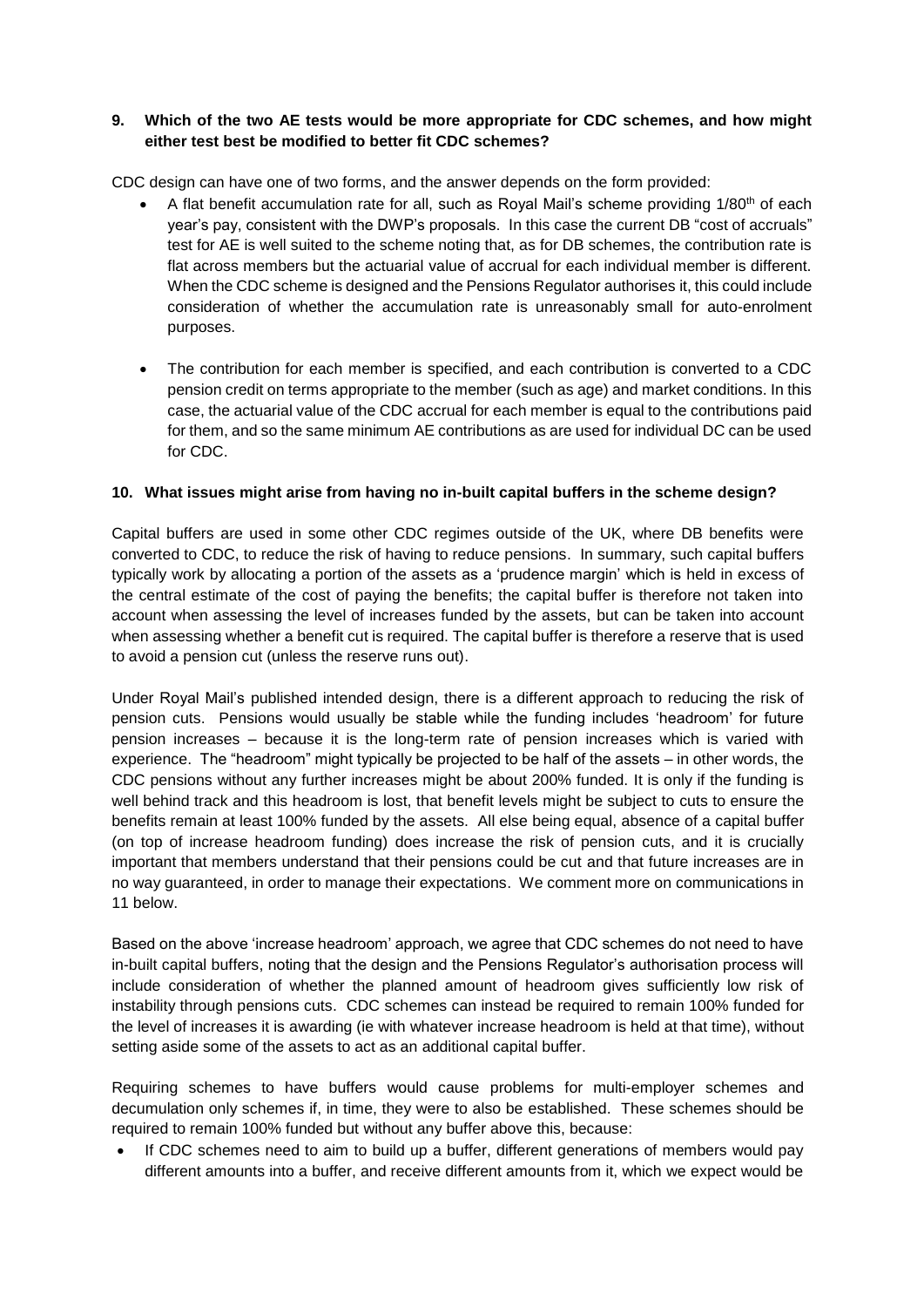seen as unfair. For example, when the scheme is new a buffer would have to be built up, funded by the first generation (either from contributions or from the employer's assets). The buffer would then be held until it is needed (which might, for example, be for the second generation of members – requiring a third generation of members to pay for a new buffer once the scheme has recovered).

 If CDC schemes need to aim to build up a buffer, unless CDC membership was compulsory as is the case for some CDC schemes in the Netherlands, the size of the buffer could act as an incentive or disincentive to join the scheme. In particular, if the buffer is low, members might leave the CDC scheme en masse, in order to join another with a higher buffer at that time. Equally, the employer might cease accumulations in the CDC scheme. Either way, this would remove the source of funding to restore the buffer, and so this form of CDC design would not be sustainable.

There is a separate but related question of whether an expense reserve is required. As DWP notes in paragraph 125 of the consultation, this could be part of a CDC scheme's strategy to ensure it is sustainable without reliance on continued accumulation contributions. We consider that this would be appropriate for CDC schemes. The expense reserve could be funded by seed capital, or built up over time if the scheme is large enough to be able to pay expenses within the charge cap.

## **11. How can schemes best communicate with members to ensure they understand the risk that their benefits could go down as well as up, even when in payment?**

One of the lessons from the Dutch CDC experience is that high quality member communications are critical for the successful running of a CDC scheme. We have recruited a communications specialist to our CDC working group for this reason, who has assisted with our response below.

DWP will need to consider the CDC member communication requirements to be prescribed in legislation, and those subject to regulatory guidance on best practice. Given the importance of communication to CDC schemes we recommend that comprehensive regulatory guidance is provided at an early stage.

In order for members to accept the risk that their benefits could go down as well as up, even when in payment, they will need to feel confident that the scheme is well designed and run. They will want reasonable assurances on how the scheme will invest their money, and confidence that the assets will be distributed as pension benefits in a way which is fair. They will also want assurance that the scheme design means that their benefits can't entirely disappear in years to come (although they will know annual pension rates can reduce). Good communications will enable members to weigh up the advantages and the risks to them, personally, and yet maintain their faith in the scheme up to and into retirement.

When communicating, CDC schemes should consider their members' experience of other pension schemes to ensure that they understand the key distinctions between DB or DC and CDC. Our working group is investigating best practice for member communications for CDC schemes. Based on our work so far, we suggest that best communications that enable members to understand the risks and advantages of their CDC scheme would take four forms:

- 1. A member's handbook that sets out clearly the governance and mechanics of the scheme and the consequences for how risk is shared between members. The communication would refer to the relevant legislation, the authorisation and supervision by the Regulator, the role of the trustees and the use of expert advisers (such as actuaries and auditors).
- 2. Regular, personalised communications (including an annual statement) that set out in real terms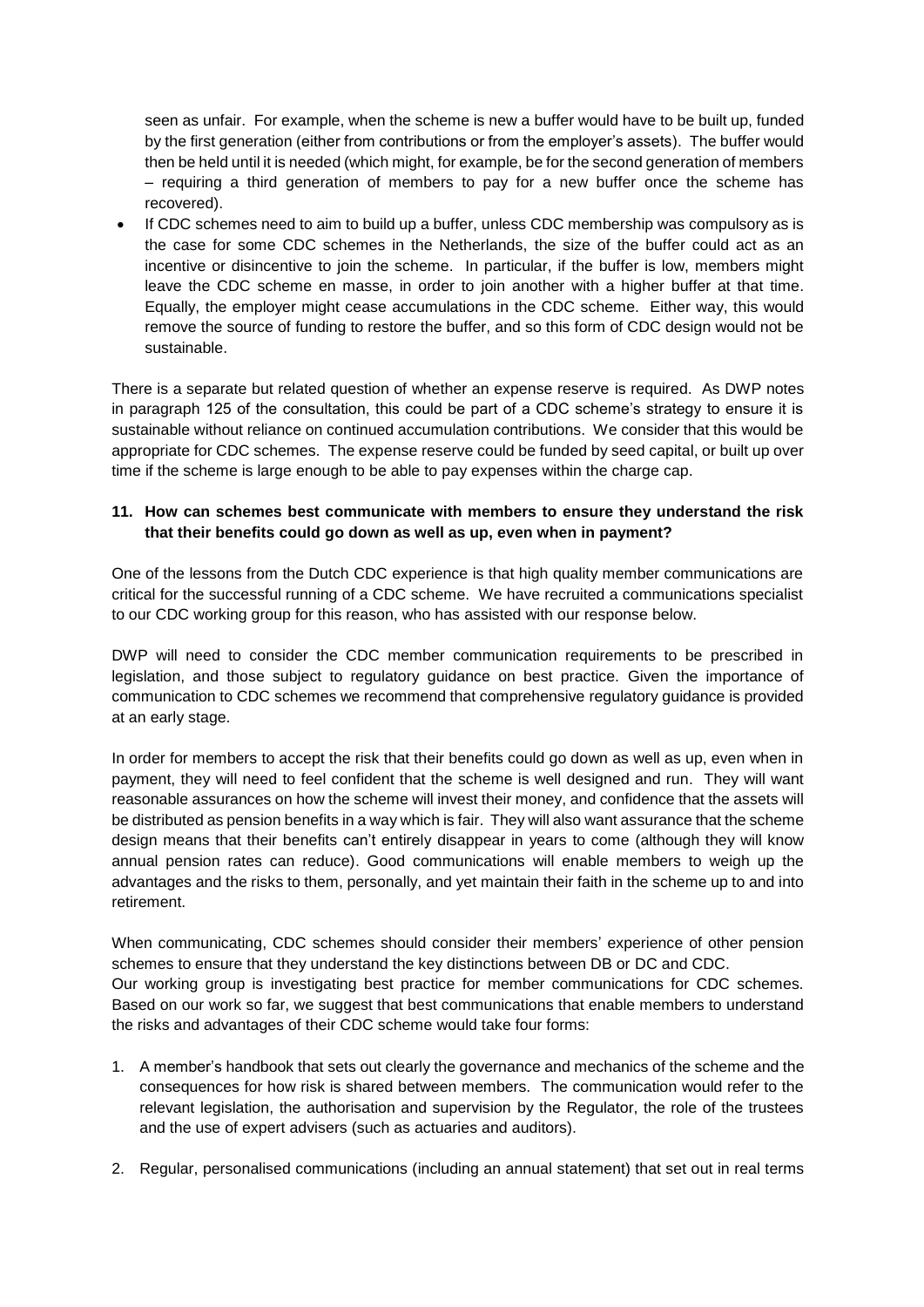how the member's individual pension is accumulating within the scheme. The figures should set out their current benefit levels and provide illustrations of future benefit level increases to enable the member to understand and compare, from year to year, how their benefits in payment might fluctuate. It will need to be made very clear that benefit levels are not guaranteed and future pension increases could be higher or lower than those recently awarded.

If in a given year pension increases fall, or if a cut has to be made, it is important that members are given an explanation for this. For example, if a cut is required due to a severe global recession, members are less likely to react negatively to the cut if they understand that other savings vehicles investing in growth assets have suffered similarly.

- 3. Communications about a member's benefits being put into payment, for example early, normal or late retirement, transfer out, survivor's benefits on death, full commutation of trivial benefits or on ill health. These communications will need to clearly explain the benefits and, when an option is being considered, the consequences of either taking or not taking the option.
- 4. Appropriate engagement with members around changes to the scheme. For example, how members are involved in selecting member-nominated trustees and how the trustees take account of member views on investment issues, in line with current legislative requirements.

All generic member communications should be available on a public website and be open to public scrutiny and debate. In addition to the above, we believe it will be helpful for the Government and the pensions industry to describe CDC in a consistent way, being clear about the risks as well as the advantages.

## **12. What additional issues may arise from using a best estimate basis for valuation, and how should those issues be addressed?**

We consider that a "best estimate" basis is a good approach for determining benefit increases, thereby providing benefit increases that are assessed to be sustainable in the long term without applying a prudence margin (ie without a capital buffer such as that discussed under question 10) and without deliberately over-distributing pensions through over-optimistic assumptions. Whilst a CDC scheme would provide more variable benefit level outcomes than traditional DB plans, there is less variability before retirement than there is under a comparable traditional DC plan.

On a point of terminology, we note that "best estimate" means different things to different people, and we'd expect some of the public to interpret it as "highest estimate". We suggest alternative terms are used such as "central estimate" or "neutral estimate".

There is a wider issue relating to the governance for the annual setting of actuarial assumptions to determine benefit increases. The future is, of course, uncertain and judgement is required to determine appropriate valuation assumptions. In particular, if there has been a market downturn and reasonable valuation assumptions would lead to pension cuts, it is important that the scheme faces up to that need and applies the cuts, rather than avoiding them by choosing assumptions tinted by optimism (which would be expected to require even larger cuts in the future to return the scheme to an appropriate level of funding). Whatever governance structure, we recommend that the valuation report and assumptions used should be published to ensure transparency and to facilitate public debate and discussion. Our thoughts on some governance options are as follows:

1. Similarly to the current UK DB funding regime (as it applies to most DB schemes), the Trustees could choose the assumptions having taken actuarial advice. The principles used to determine the assumptions could be recorded in a published "Statement of Valuation Principles", for which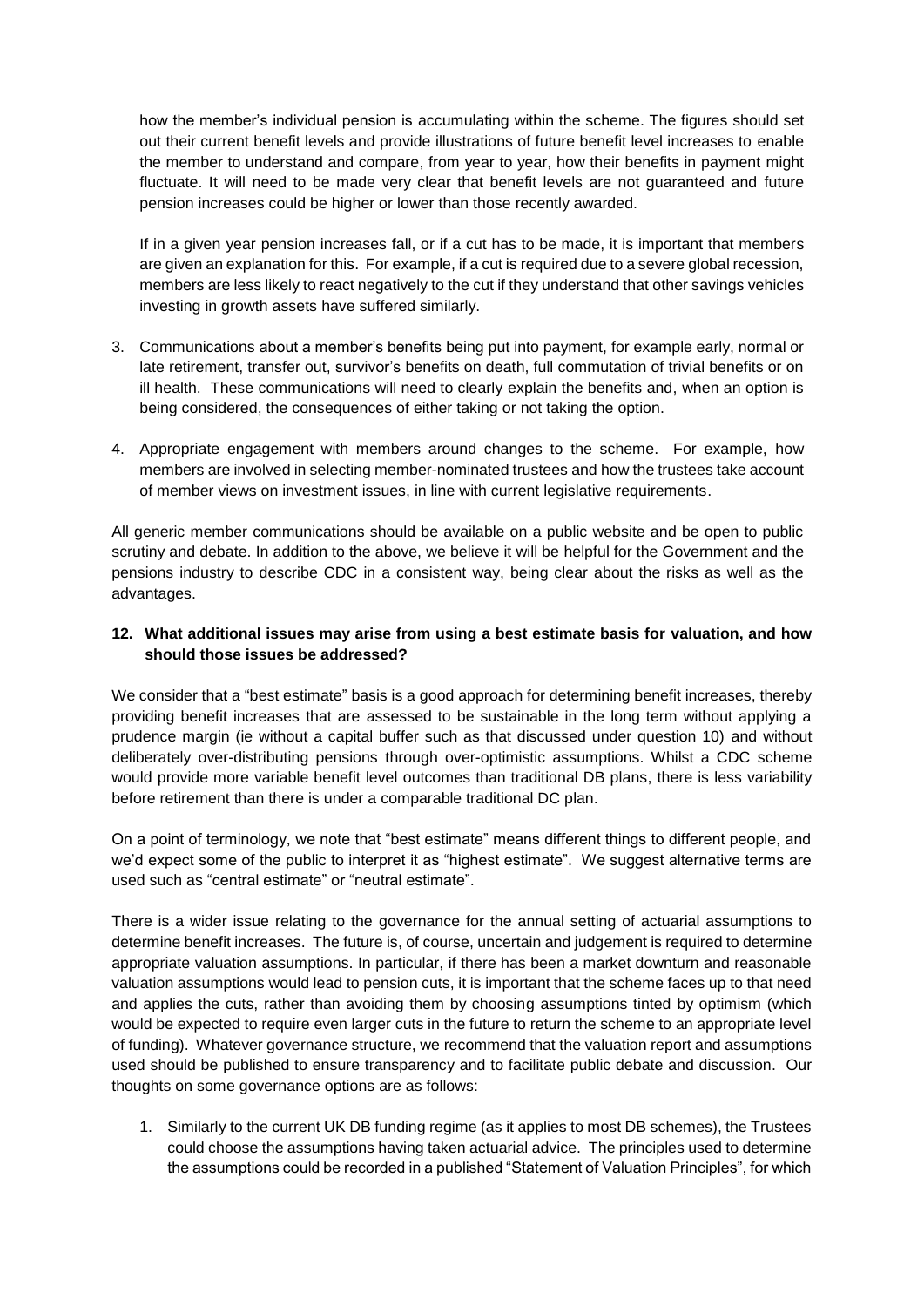any changes to principles must be justified by a change in economic, demographic or legal circumstances. It would be important that Trustee Boards have due regard to their CDC actuary's advice and have sufficient expertise to be the ultimate decision maker. However, experience in the Netherlands indicates that Trustee Boards could in some circumstances bend to pressure from members to avoid a cut, and it would be difficult to guard against this possibility, although the requirement to publish the assumptions (and their justification) would help to some extent.

- 2. The CDC actuary could be the decision maker, without a Trustee role (other than to appoint the actuary). The CDC actuary would need to act within the requirements set by legislation and the actuarial profession. It would need to be ensured that the members see the process as credible, and also that the CDC actuary feels sufficiently able to make a decision which affects immediate benefit levels. As for 1 above, the published information could include a "Statement of Valuation Principles" so that any changes in the assumption-setting principles adopted by the actuary are made transparently. An additional feature which could help would be for the trustees to commission a benchmarking exercise, perhaps of three other experts / actuaries and on a triennial basis to ensure it is proportionate, for any particularly subjective assumptions (such as the discount rate), which the actuary could have reference to when making their decision. This would be for similar reasons to the "peer review" that DWP propose for the actuarial modelling behind the initial design of the scheme.
- 3. The assumptions could be centrally mandated or 'tramlined' by an appropriately expert body. We understand the Dutch system features a maximum best estimate return for CDC recovery plans, set by an academic body, and a similar body could be established in the UK to set "central" estimates for use by CDC schemes. The assumptions would have to be broken down into relevant components, which could be combined in the right proportions to reflect the specifics of the CDC scheme (eg expected returns per asset class). The ultra-long time horizon that is relevant to CDC may justify a more prescriptive approach. The expert body would need to strike a balance between giving enough parameters so that schemes' assumptions are specific to their investment strategies/ time horizons, and keeping the work manageable. This approach would avoid the need for discretion by the trustees or actuary and removes any potential risk that any pressure to avoid pension cuts might bias the assumptions towards optimism. However we note that this approach would require more investment of time to set up the expert body (for what at first is likely to be relatively few CDC schemes) and would need funding. We would prefer one of the other approaches subject to being satisfied that these are not expected to lead to material bias in the assumptions.

This is an area that we would like to discuss further with DWP.

## **13. Should we restrict CDC scheme designs to those schemes which would be sustainable without continuing employer contributions?**

Yes, we favour a CDC design such as the one Royal Mail intends to adopt, which is not reliant on continued employer contributions. Otherwise, if the scheme were to close to accumulations (for example, if the employer changed its pension provision, or became insolvent), the benefits payable to the last generation of members could be affected and this would not be intergenerationally fair.

We note it is possible that if a small-scale scheme were to close to accumulations after a relatively brief period since opening it might never get big enough to be sustainable, and would need to be wound up. Each CDC scheme should have plans in place to ensure fair value is provided to each member on winding up, and that wind-up benefits are provided in an appropriate form. See our response to question 16 regarding the potential for bulk transfers to other CDC schemes. This would help ensure an orderly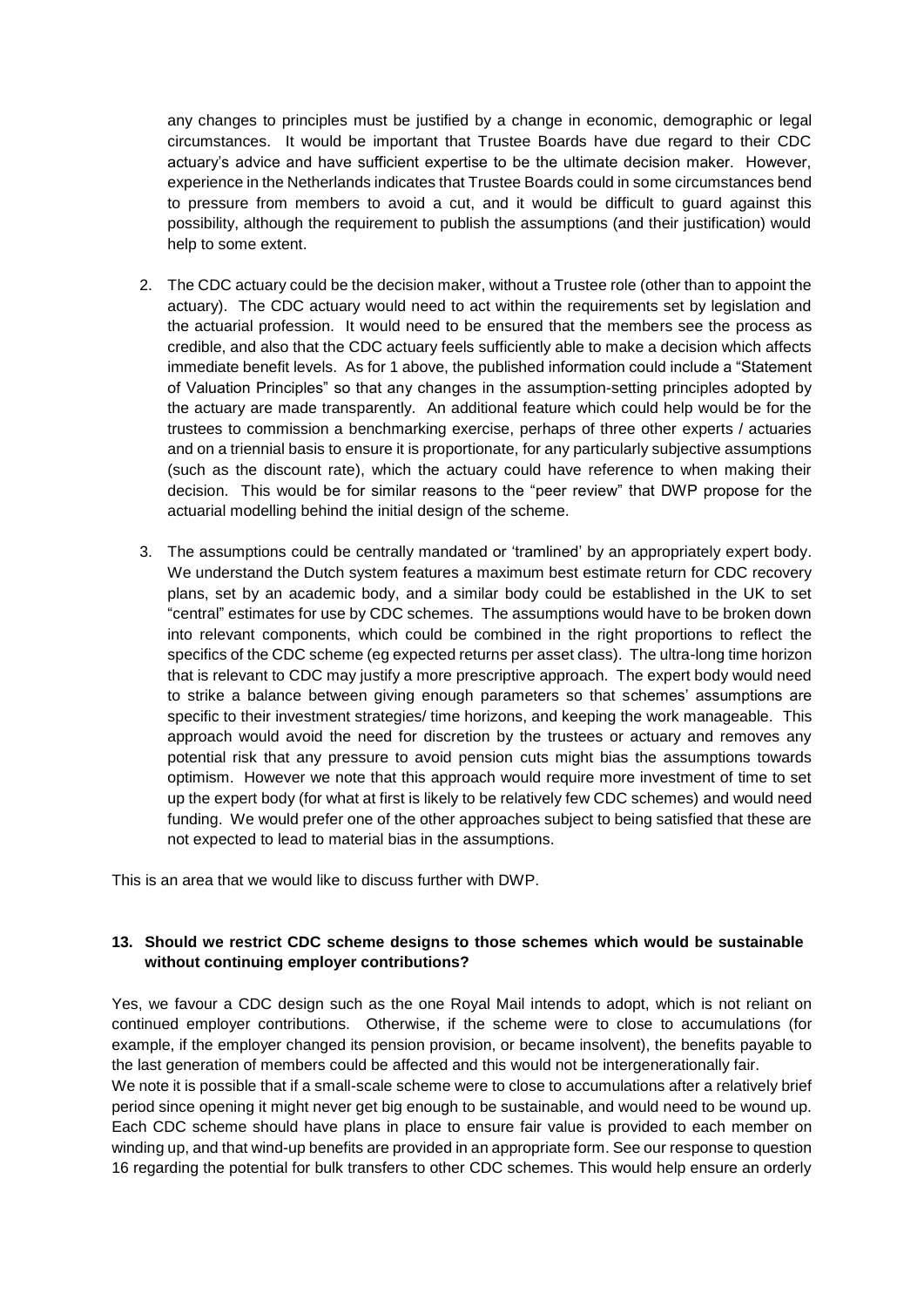wind-up while allowing other CDC schemes to attain a sustainable scale.

#### **14. We would welcome feedback on how best to manage risk generally going forwards.**

Section 4.4 of the consultation document focuses on the risk to members of volatile or low pension amounts. In our view the DWP's valuation, investment and regulatory proposals for managing these risks are sound. We question whether the risk review envisaged in paragraph 115 is needed, noting that an appropriate mechanism for cutting benefits ensures a scheme is financially sustainable in the most basic sense (i.e. it cannot run out of money, provided there are adequate provisions for an emergency review of benefit levels), and the other provisions ensure that it is sustainable in a fair way.

We could see sense in the Regulator having powers to intervene in a CDC scheme which it believes is no longer sustainable, as a backstop in case the governance of the scheme has unforeseen problems.

There are other risks to members or other stakeholders that CDC schemes will need to manage through the design or ongoing governance of the scheme, for example:

- Risk of member dissatisfaction good member communications are critical, as described in 11 above
- Risk of legal change, which could alter the running of the scheme, the benefits that have to be provided, and / or the relationship with the scheme's employer – robust wording of the legislation will be important to give employers comfort that the initial legislation is clear. This risk will need to be considered in the design of the scheme.
- Risk of the scheme no longer providing accumulations which meet the employer's objectives, for example an objective for increases to have some level of price inflation linkage. This should be considered by the employer when designing the scheme.
- Risk of change in accounting treatment for the employer. Legislation and rules which ensure it is clear that the contribution rates are fixed will help to manage this risk.

#### **15. Does the proposed CDC scheme framework, as set out in this consultation document, address concerns about risk transfer between generations? We welcome thoughts on any other measures that could also address this.**

The point of a collective arrangement is to allow sharing of risk, and some level of cross subsidy. Examples of cross subsidy are those arising from the collective application of pension increases (irrespective of when a member paid into the scheme), and the longevity pooling – i.e. longer payment periods to members who live longer. We see no problem with these, as long as the resulting cross subsidies are intergenerationally fair. In particular, although increases can (and will) vary over time depending on the scheme's experience, such as asset returns, there should be no bias in the scheme's increases – i.e. not an expectation of materially higher increases to one generation resulting from the scheme's design. In our view the DWP's proposals set out the fundamentals of a valuation and investment approach which achieves this.

We suggest also that, when the scheme is being designed, the employer or other corporate body should take actuarial advice on the types of risk sharing and cross subsidy that a proposed design would provide, so that they can decide on an informed basis whether to open the scheme. In addition, the members' handbook should be clear on how risk is shared between members.

Part of the risk sharing is driven by the approach used to set the valuation assumptions, which is discussed under 12 above.

## **16. We would welcome thoughts on appropriate wind up triggers and how best to manage associated risks.**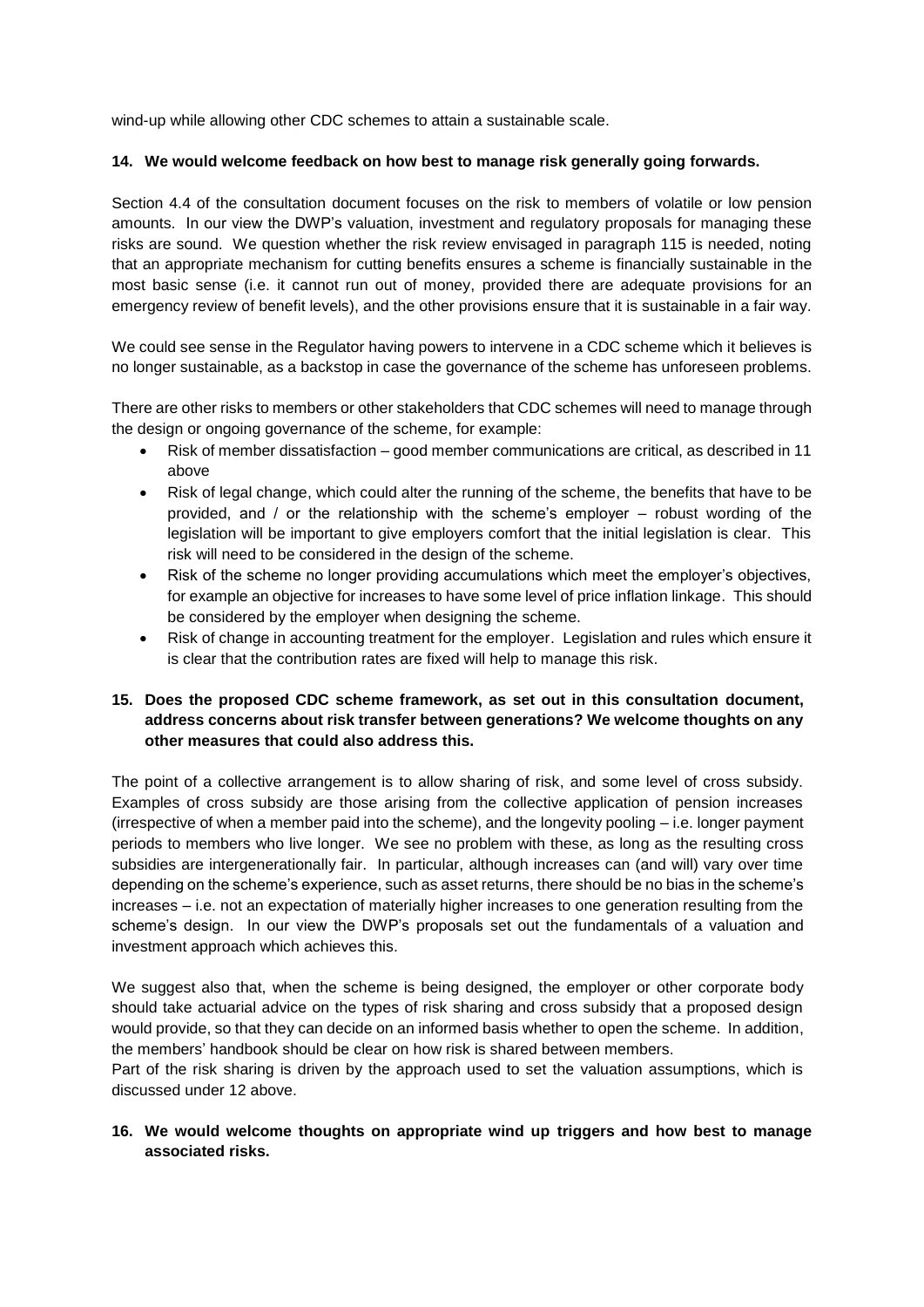A CDC scheme could need to wind up if it became unsustainable either due to legislative change or due to it shrinking to a very small scale (for example, many years after a closure to accumulations), so that it is no longer a cost-effective vehicle. As the DWP notes, CDC schemes should therefore have clear rules on winding-up triggers and on the benefits payable on winding up.

Ideally it would be possible to wind up a CDC scheme by means of a bulk transfer to another similar CDC scheme, to ensure minimal disruption to the benefits payable. This would be possible only if the Government facilitates CDC schemes which do not need to have a sponsoring employer and which contain members who were not originally employed by a sponsoring employer. Otherwise, on winding up CDC benefits would need to be converted to benefits in an alternative form, for example individual DC pots before retirement and drawdown pots after retirement or, if the scheme is very mature and holds a large proportion of low risk assets, insured annuities might be appropriate.

## **17. Are there any elements of the proposed regime that it is not appropriate to apply to CDC schemes?**

In our view the elements of the proposed regime are appropriate. In this response we suggest some additional elements such as those relating to valuation assumption setting and member communications.

## 18. **Are there any additional authorisation requirements that should be placed on CDC schemes?**

The proposals seem comprehensive, as long as the Regulator has the resources to apply sufficient scrutiny for authorisation.

## **19. Are there any other investment requirements that should be required in addition to those proposed above?**

We do not suggest any investment requirements on trustees in addition to taking investment advice and the production of, and then following, a Statement of Investment Principles ("SIP") setting out the strategic asset allocation and how the assets will be managed.

We agree that a trust which provides CDC benefits should always document and follow a SIP for the CDC section ("CDC SIP"), which is also published on a public website as part of the transparency requirements for the CDC arrangement, and which meets the existing requirements that would apply to either a SIP or default SIP.

We understand that under the Royal Mail design there will be a pre-set asset allocation strategy within which the trustees will operate. We see that as helpful, to the extent it is practical to set robust rules for a long-term investment vehicle, so that members will know the fundamentals of how their money will be invested, and so that trustees have clear guidelines within which to operate the investments.

We also comment below on our initial high level views on an investment strategy which might typically be appropriate for a CDC scheme.

A CDC scheme will have fixed contribution rates for accumulation, no covenant reliance, and would typically provide pension benefits with variable benefit increases (rather than variable contribution rates). Its purpose is to generate cost-effective pensions, and it spreads risk over time in the way it is reflected in benefit amounts, which allows it to aim for relatively high returns. There must be acceptable resulting level of volatility and also the sustainability of the scheme must be ensured, however these will provide less constraint on the investment strategy than would typically apply to an occupational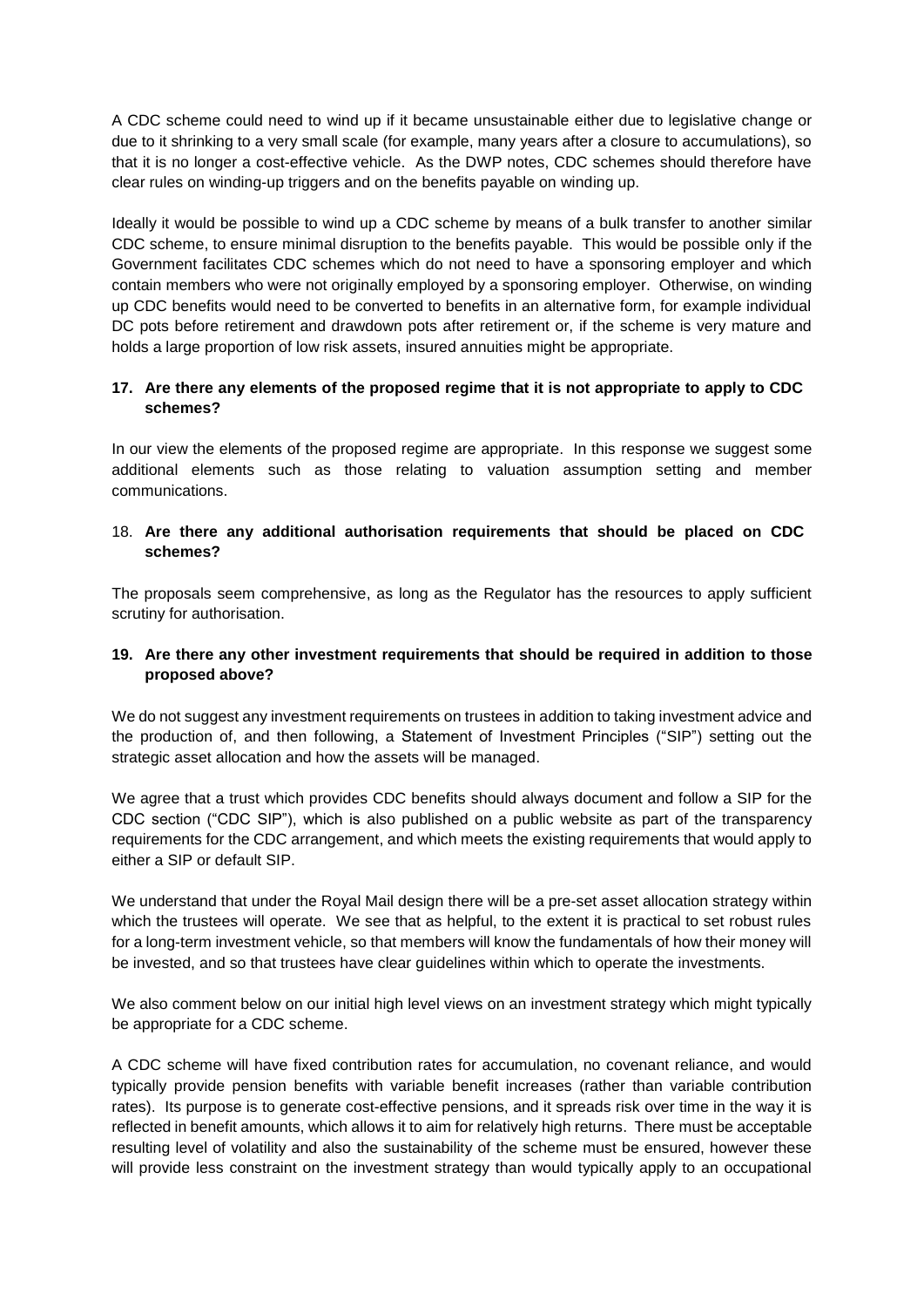pension scheme. This means that a high level of growth assets is likely to be appropriate, subject to holding some lower-risk assets as appropriate to generate additional cash flow and protect against market falls as mentioned in the consultation document.

In addition to generally-recognised growth assets, such as listed equities, a CDC scheme can take advantage of investments which have a longer investment horizon such as infrastructure and potentially offer the best longer-term returns over the duration of the scheme liabilities. This, together with the large scale (and therefore buying power) that is likely to feature in most CDC schemes, will allow CDC schemes a wide range of investment opportunities, subject to taking an acceptable level of risk.

As a long term investor, a CDC scheme will be subject to significant variation in prevailing investment environment. The asset allocation should vary in response to circumstances, for example the ability to switch out of holdings which become adverse investment environments.

Derivatives should be allowed as appropriate for hedging (such as exchange rate hedging) and for efficient portfolio management.

The IFoA's working group is further investigating investment strategies that would typically be appropriate for CDC schemes.

## **20. Are there any other disclosure of information requirements that should be required in addition to those proposed above?**

The DWP's proposals are comprehensive, although to be clear we would suggest that the annual valuation reports and pension increase rules are published (rather than just being made available to members) to assist with the transparency of the scheme.

## **21. Do you agree that CDC schemes should be administered under the requirements for money purchase benefits, but with added requirements to appoint a scheme actuary and carry out annual valuations?**

Yes with regard to the high-level administrative requirements, subject to our comments on the scheme actuary role as set out in our answer to question 3 above. We presume that there will also be differences in the detailed administrative requirements, for example record keeping and member benefit illustrations, to reflect the different nature of the benefits.

## **22. Do you agree that CDC benefits should be subject to a similar cap to the automatic enrolment charge cap?**

A charge cap would help to ensure and demonstrate value for money for members and we agree that some form of charge cap should apply to CDC schemes. However, the investment circumstances of a CDC scheme are different from that of a DC scheme, and we recommend that the appropriate form and level of charge cap needs to be considered afresh for CDC.

We believe that if the cap is set at exactly the same level as for individual DC, it could unduly constrain the investment options for the scheme. Individual DC schemes are naturally subject to other investment constraints, namely the small scale of individual pots, and the need for daily valuations / liquidity, and can offer more sophisticated investments through non-default funds which are not subject to the charge cap; and so the individual DC charge cap has not unduly limited the investment choices for them. A CDC scheme is different; in some circumstances it would be optimal to take advantage of its scale and invest part of its assets in more sophisticated illiquid arrangements such as infrastructure to target high net returns - but as well as coming with higher expected net returns these investments come with higher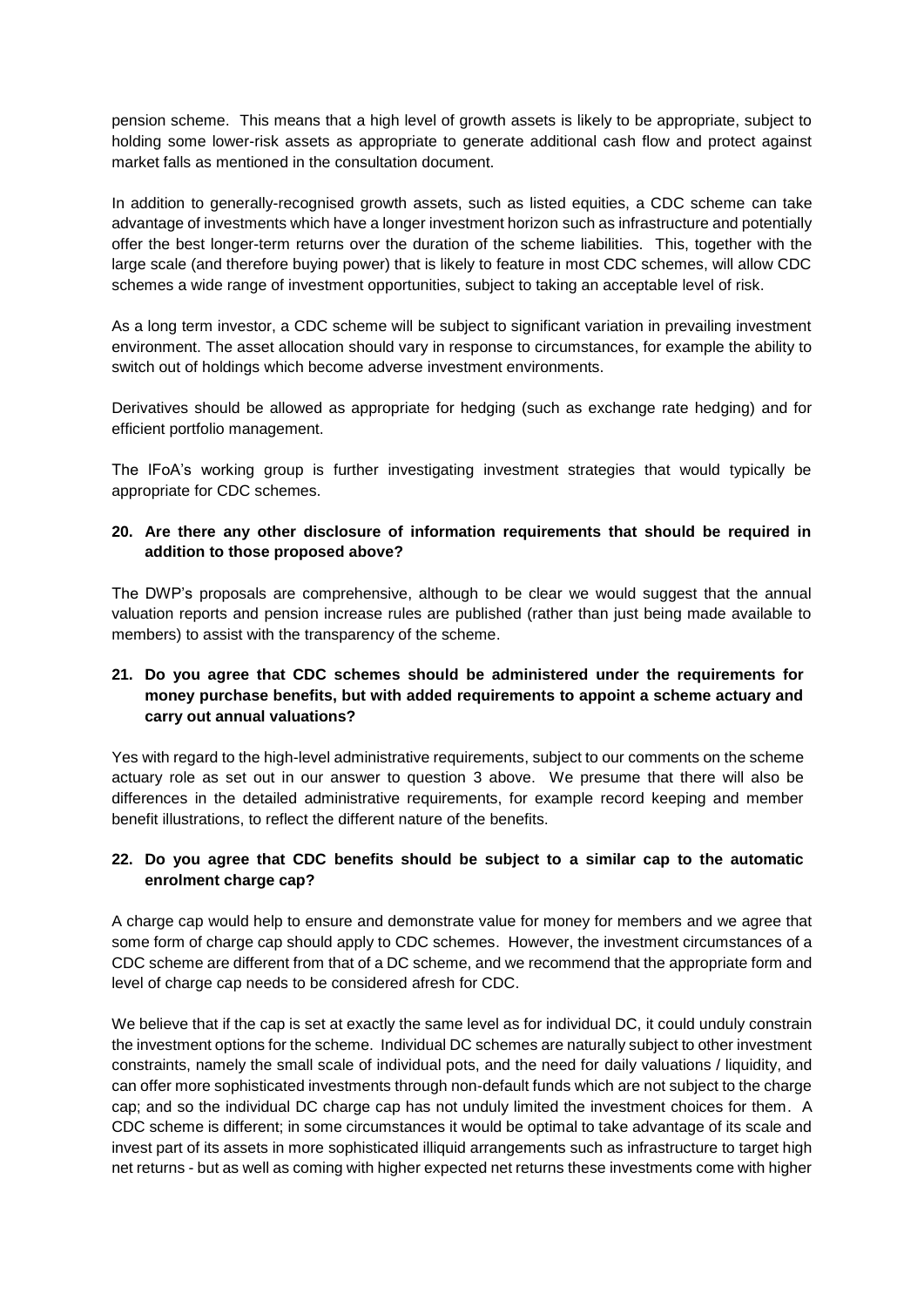investment fees that would be charged directly to the scheme. Also, some CDC investment types such as private equity investments are suited to performance-related fees, which are problematic under a charge cap structure which is annually flat.

Consideration could be given to other forms of a CDC charge cap, for example a combination of:

- 1. Have a separate (higher) CDC charge cap which applies to illiquid assets such as infrastructure or other private market holdings, so as not to constrain such investments which would target high net returns.
- 2. Have a CDC charge cap (which is lower than that for individual DC) which applies to operational expenses excluding investment expenses, and require a separate test of investment efficiency that takes into account expected net returns.
- 3. Assess the charge cap over periods which are longer than annual, so as for example not to constrain the high set up costs that might be required for an investment in infrastructure.

Were the individual DC charge cap to apply without adjustments, it would constrain material holdings in assets (such as direct infrastructure holdings) with large set up costs of a few %. We suggest that a quantification of the costs and assessment of their impact on CDC investment choice is carried out, so that an appropriate decision can be made on the CDC charge cap. Our working group is assessing this. Ultimately, the DWP will need to decide whether the imposition of a cap is a better solution than obligations on trustees regarding value for money and transparent disclosure to members.

#### **23. Do you agree with the proposal that charge cap compliance should be assessed on the value of the whole scheme's assets?**

Yes, so that the assessment is sensible and practical, but only if the imposition of a cap is ultimately deemed to be the correct route.

## **24. What would be an appropriate approach to handling transfers out of or into CDC pension schemes?**

Transfers into or out of a CDC scheme should be assessed at a fair value, which is not expected to affect the level of increases on other members' benefits. This would typically be using the same "best estimate" basis that is used for the annual actuarial valuation, updated to market conditions for the date of the transfer.

It is possible that CDC schemes could experience 'selection' against the scheme, whereby members who choose to transfer out are those with shorter life expectancies (and therefore would not expect to benefit as much from the CDC scheme's longevity pooling), and *vice versa* those with longer life expectancies might be more likely to transfer in to the CDC scheme. Anecdotally we are aware of studies carried out by large DB schemes that have found no past evidence of such selection, and it is thought that such transfer in / out decisions have, in the past, instead been driven by other factors.

However, if a CDC scheme had reason to believe that there was such selection against the scheme, we suggest that the scheme is able to make allowance for this in the actuarial assumptions for the transfer (for example, by adjusting the longevity assumption to reflect the average life expectancy for transferers), so that transfers are still not expected to affect benefit levels for other members.

## **25. Should transfers be restricted in any way – for example, to take account of the sustainability of the fund?**

As for other UK occupational schemes, transfers out should be allowed before pension payments have started so that members can choose the type of benefits they wish to receive at retirement or can